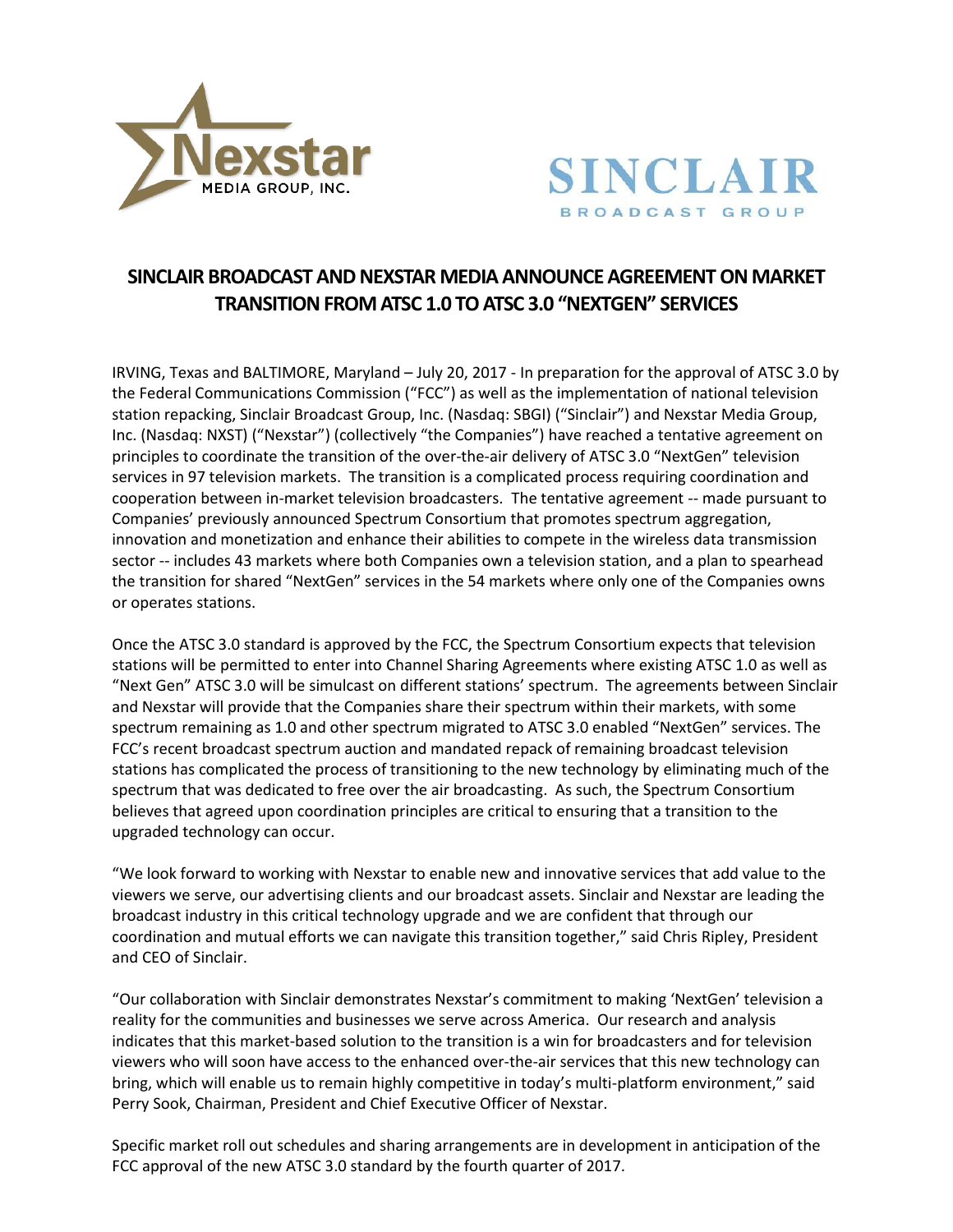#### **About Sinclair Broadcast Group, Inc. (Nasdaq: SBGI)**

Sinclair is one of the largest and most diversified television broadcasting companies in the country. Pro forma for the Tribune acquisition (before any related divestitures) and all previously announced pending transactions, the Company will own, operate and/or provide services to 233 television stations in 108 markets. The Company has multiple emerging networks as well as stations affiliated with all the major networks. Sinclair is a leading local news provider in the country and a producer of live sports content. Sinclair's content is delivered via multiple-platforms, including over-the-air, multi-channel video program distributors, and digital platforms. The Company regularly uses its website as a key source of Company information which can be accessed a[t www.sbgi.net.](http://www.sbgi.net/)

## **About Nexstar Media Group, Inc.**

Nexstar Media Group is a leading diversified media company that leverages localism to bring new services and value to consumers and advertisers through its traditional media, digital and mobile media platforms. Nexstar owns, operates, programs or provides sales and other services to 170 television stations and related digital multicast signals reaching 100 markets or nearly 39% of all U.S. television households. Nexstar's portfolio includes primary affiliates of NBC, CBS, ABC, FOX, MyNetworkTV and The CW. Nexstar's community portal websites offer additional hyper-local content and verticals for consumers and advertisers, allowing audiences to choose where, when and how they access content while creating new revenue opportunities. For more information please visit [www.nexstar.tv.](http://www.nexstar.tv/)

### **Forward-Looking Statements for Nexstar Media Group**

This communication includes forward-looking statements. We have based these forward-looking statements on our current expectations and projections about future events. Forward-looking statements include information preceded by, followed by, or that includes the words "guidance," "believes," "expects," "anticipates," "could," or similar expressions. For these statements, Nexstar claims the protection of the safe harbor for forward-looking statements contained in the Private Securities Litigation Reform Act of 1995. The forward-looking statements contained in this communication, concerning, among other things, future financial performance, including changes in net revenue, cash flow and operating expenses, involve risks and uncertainties, and are subject to change based on various important factors, including the impact of changes in national and regional economies, the ability to service and refinance our outstanding debt, successful integration of acquired television stations and digital businesses (including achievement of synergies and cost reductions), pricing fluctuations in local and national advertising, future regulatory actions and conditions in the television stations' operating areas, competition from others in the broadcast television markets, volatility in programming costs, the effects of governmental regulation of broadcasting, industry consolidation, technological developments and major world news events. Nexstar undertakes no obligation to update or revise any forward-looking statements, whether as a result of new information, future events or otherwise. In light of these risks, uncertainties and assumptions, the forward-looking events discussed in this communication might not occur. You should not place undue reliance on these forward-looking statements, which speak only as of the date of this release. For more details on factors that could affect these expectations, please see Nexstar's other filings with the SEC.